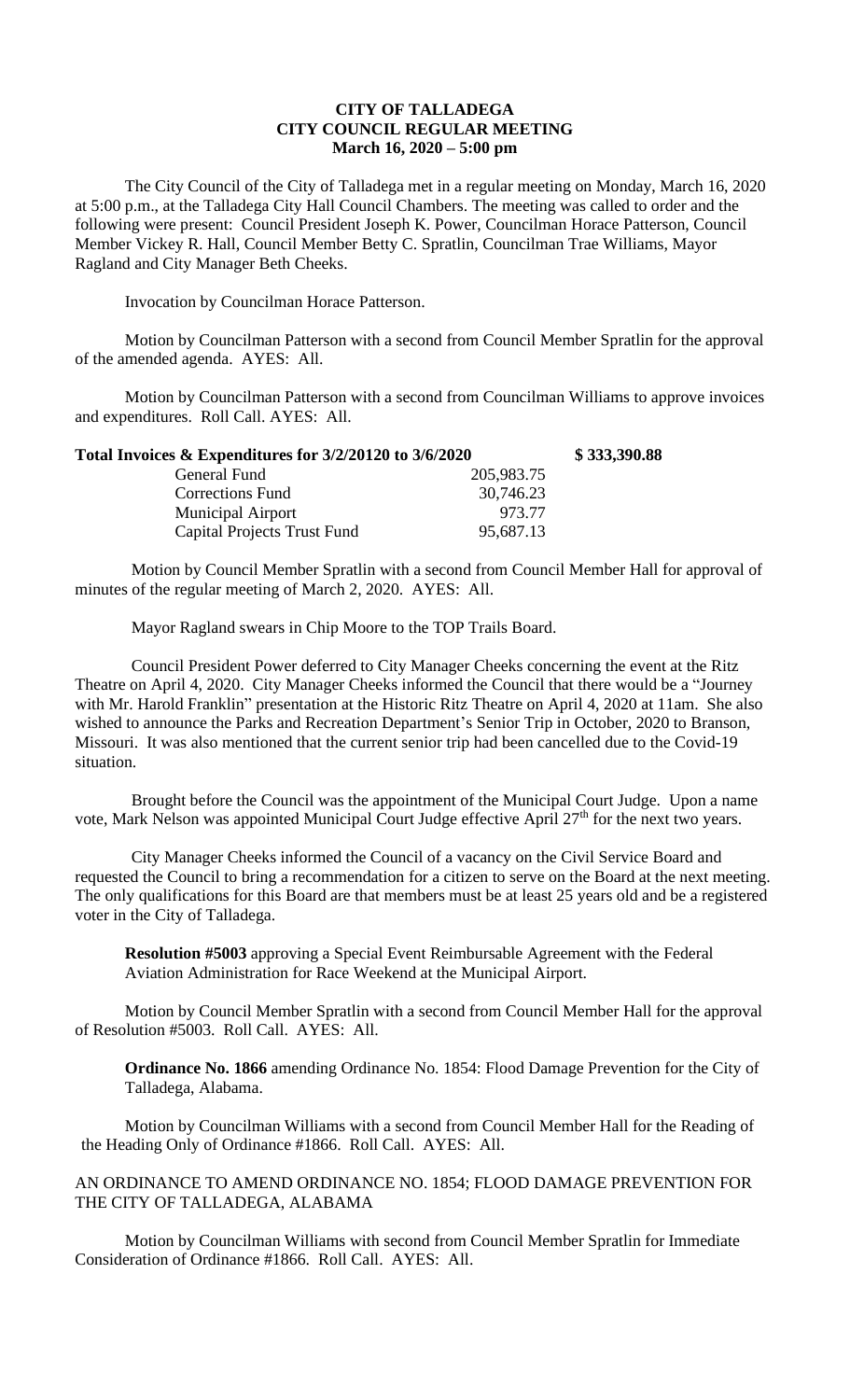Motion by Councilman Williams with a second from Council Member Spratlin for the Adoption of Ordinance #1866. Roll Call. AYES: All.

Motion by Councilman Patterson with a second by Council Member Hall to approve invoices and expenditures for the Water Department. AYES: All.

| Water Department Expenditures for 3/2/2020 to 3/6/2020 |            | \$119,457.86 |
|--------------------------------------------------------|------------|--------------|
| Water/Sewer Fund                                       | 119,457.86 |              |

City Manager Cheeks announced that in an effort to reduce the spread of the Covid-19, not only has the agenda been greatly reduced, certain City facilities have been closed to the public, although the public may still call in with inquiries. She also stated that per the Alabama Department of Public Health, there should be no more than 50 people in any type of gathering. It was also mentioned that Spring Street Recreation would be closed to the public however the phones will be manned for anyone needing assistance. Also, the Senior Nutrition program will continue to serve however meals will be picked up in the parking lot of the Mabra Center. The Transportation program will run as normal however it is asked that if any clients are felling ill, to please not utilize the transportation program. It was also mentioned that the Library would also be closed to the Public until March 31<sup>st</sup>. City Hall will remain open with restricted access. The Water Department will also be closed to the Public; however, customers can utilize the drive through for payments or pay online. It was also mentioned that the City would temporarily losing inmate labor due to the precautions for Covid-19. It was also mentioned that the Court Office and Finance would still be accepting payment in their offices.

Mayor Ragland wished to congratulate the Talladega College Men's and Women's Basketball for their success. He also wished to congratulate Colby Simmons for being named the First Team Selection in Class 4A. He also asked all to adhere to the guidelines of the CDC and the Alabama Department of Public Health and practice common sense.

Councilman Williams informed the Council that this past Saturday, United Way along with several citizens, held a clean up day at Knoxville Cemetery yielding great results.

Council Member Spratlin wished to thank the City Manager in keeping the Council abreast concerning the Covid-19 situation. She also stated that Saturday was a great day and inquired if the E-Recycle Event on March 27<sup>th</sup> had been cancelled. City Manager Cheeks stated that the E-Recycle will go on as planned. It was also asked when the Battle of Talladega Sign would be put back up. City Manager Cheeks commented that it will be installed at a later date with counsel from the County as to the location.

Council President Power asked when the punch list would be done for the paving project. City Manager Cheeks stated that due to the weather there is not a date for a punch list as there are some items not completed yet. He also inquired about several businesses receiving a late notice on business licenses. It was mentioned that the businesses double check with the Finance Office

Councilman Patterson asked if the buses used for the transportation program were intermittently sprayed and wiped down. City Manager Cheeks stated that the both transportation buses are being sprayed and wiped down and not carrying more than 2 riders at a time. It was also stated that additional drivers were being used so as to not to over expose the two current drivers. Councilman Patterson also inquired about the policy on returning phone calls and how long it would take to receive a phone call back from the City Manager's Office. City Manager Cheeks stated that calls usually are returned within 24 hours, however if there are continually calls from the same caller, the 24-hour period cannot be guaranteed.

Council Member Hall wished to thank all who came out to help at Knoxville.

Motion by Councilman Williams with a second from Council Member Hall to go into Executive Session to discuss the purchase of real property (real estate) at 5:51pm. Roll Call. AYES: All.

Council return to Chambers at 6:09pm with no action taken.

Motion by Councilman Patterson with a second from Councilman Williams for adjournment. AYES: All.